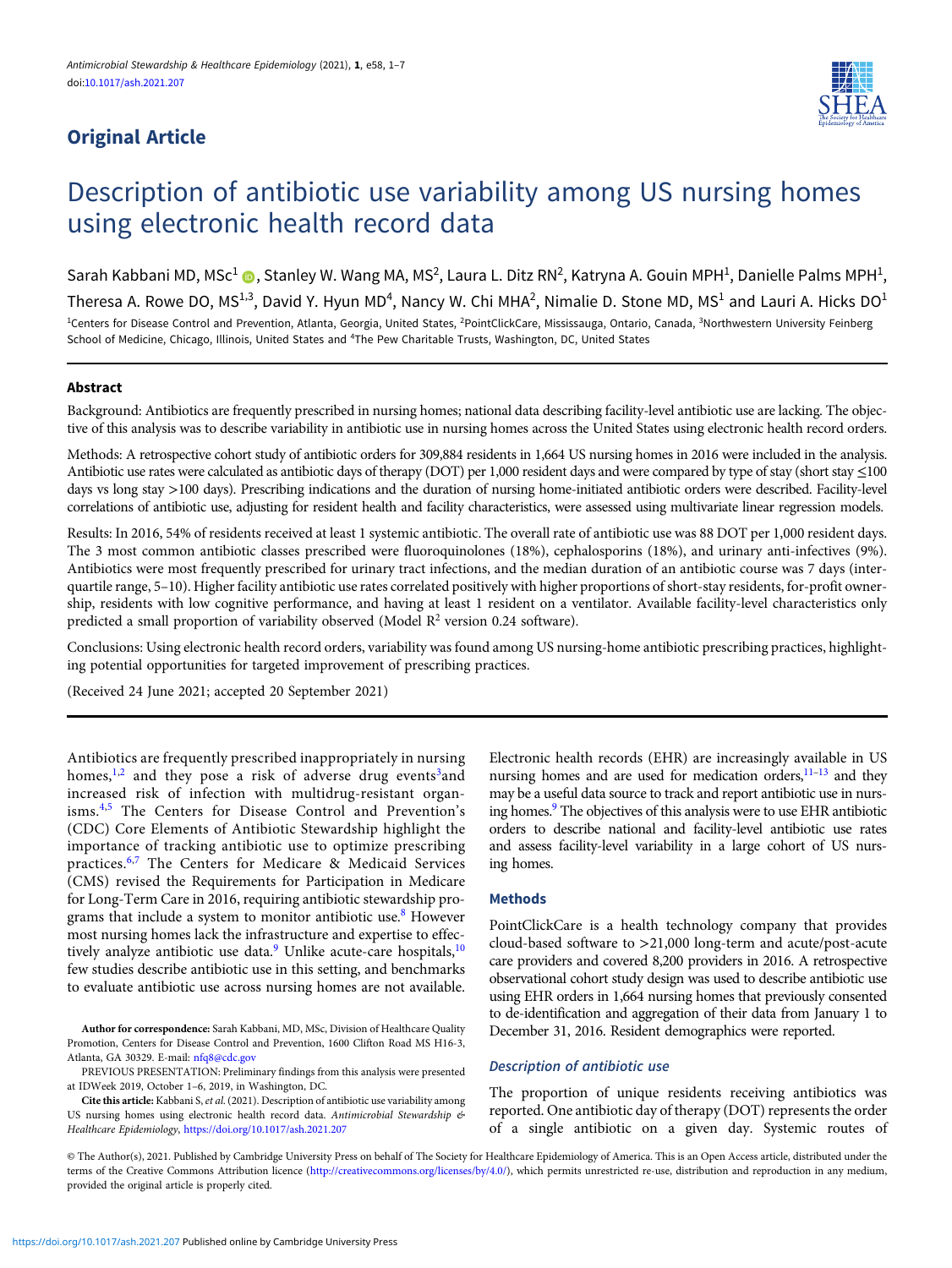administration were included (oral, intravenous, and intramuscular). Antibiotic DOT were classified by class (Table [S1](https://doi.org/10.1017/ash.2021.207)). If the end date for the antibiotic order was missing, the discontinuation date was used, if both were missing, the order was excluded (0.8% of orders). The number of resident days was determined by census data, and antibiotic rates were calculated as DOT per 1,000 resident days. Nursing home stays were defined as continuous if the gap between discharge and readmission was <3 days. Nursing home stays were classified into short stays (≤100 days duration) and long stays (>100 days duration). Antibiotic use rates were reported by agent, class, route, type of nursing home stay, and time from nursing home admission to the first antibiotic order. An antibiotic course combined orders for the same drug with a prescription gap of ≤1 day. Duration of antibiotic courses were reported. Nursing home–initiated courses were defined as courses ordered on or after day 3 of admission.

Indications were transcribed into the EHR by the prescriber when an antibiotic was ordered; 80% of the indications were entered as free text and 20% were entered using International Classification of Disease, Tenth Revision (ICD-10) diagnoses. We were unable to directly determine which indications were prescribed for prophylaxis or treatment; antibiotic courses ≤1 day and >42 days in duration were considered prophylaxis and were excluded from classification under specific infection type. Data mining of all remaining indications was conducted to classify 96.7% of antibiotic courses into 5 infection categories: genitourinary; respiratory; skin, soft-tissue, and musculoskeletal; gastrointestinal or intraabdominal; and other. For example, terms such as "UTI," "URIN," "bladder," "kidney," "renal," "prostate," and "pyelo" in the indication field were grouped under genitourinary infections. Dental prescribing was classified under skin, soft-tissue, and musculoskeletal infections. If >1 indication was identified, the antibiotic course was classified into the infection category other than genitourinary infection. Prescribing practices by infection type were described by drug, number of courses, median, and interquartile range (IQR) of course durations initiated in nursing homes, excluding prophylaxis.

#### Facility-level antibiotic use rates

A univariate and multivariate linear regression analysis was performed to evaluate the variation in facility-level antibiotic use rates. Medians and IQRs of facility-level antibiotic use rates and proportion of short-stay residents are reported. The main exposure variable was proportion of short-stay residents and was categorized at the median (75% or higher). Facility-level correlates of resident health and facility characteristics publicly available through LTCfocus<sup>[14](#page-5-0)</sup> and CMS Nursing Home Compare<sup>[15](#page-5-0)</sup> were identified and described for all nursing homes with available data (Supplementary Table [S2](https://doi.org/10.1017/ash.2021.207)). Facility-level characteristics of nursing homes included in this analysis were compared to all national nursing homes available in the data sets. Continuous covariates were categorized at the median. Comparison between individual covariates and facility-level antibiotic use was performed using the  $\chi^2$  test or the Fisher exact test where appropriate for categorical variables and the Wilcoxon-Mann-Whitney test for continuous variables. Reported  $P$  values with  $\alpha$  (significance level) <.05 were included in the multivariate linear regression model for facility-level antibiotic use rates as the outcome and the proportion of short-stay residents as the main exposure.<sup>[4](#page-5-0)</sup> Interaction was assessed using the Breslow-Day method. Because "facility direct care hours per resident day" was found to have an association with

type of nursing home stay, it was included as an interaction term in the model for antibiotic use rates. Collinearity of covariates was also assessed. A final model was built using stepwise selection methods. Model  $\mathbb{R}^2$  was reported to assess the proportion of variance of facility-level antibiotic use explained by the variables included in the model. Statistical analyses were performed using SAS version 9.4 software (SAS Institute, Cary, NC).

#### Study cohort

PointClickCare utilized data from clients that had previously consented (in their Business Associated Agreement, BAA) to both deidentification and aggregation of their data, without any restrictions. Under the terms of the BAAs, PointClickCare complied with obligations under Health Insurance Portability and Accountability (HIPPA) and the Health Information Technology for Economic and Clinical Health (HITECH) Act regarding the use and disclosure of protected health information. No protected health information was shared with the CDC, and the CDC did not have access to resident-level data. Summarized aggregated antibiotic use data were shared with CDC collaborators. The National Center for Emerging and Zoonotic Infectious Diseases reviewed the protocol and determined that the project did not meet the definition of research and was exempt from human subject review.

# Results

Resident demographics and antibiotic use data for the 1,664 study nursing homes are listed in Table [1](#page-2-0). Among the cohort of 309,884 US nursing-home residents, 167,647 (54%) received an antibiotic, and the antibiotic use rate overall was 88 DOT per 1,000 resident days. During 2016, a total of 254,063 residents were considered short-stay and contributed to ∼10 million resident days, whereas the 55,821 long-stay residents contributed to 31 million resident days. Short- and long-stay residents had similar demographic characteristics, but higher antibiotic use rates were observed in short-stay residents (330 DOT per 1,000 resident days) compared to long-stay residents (30 DOT per 1,000 resident days). A larger proportion of long-stay residents received antibiotics over the full year (79% vs 49%) (Table [1\)](#page-2-0).

During 2016, 49% of short- and long-stay nursing home residents receiving an antibiotic were prescribed 1 antibiotic course, 35% received 2–3 courses and 16% received ≥4 courses. Most antibiotics were administered via oral route (81%), 15% were intravenous, and 4% were intramuscular. Fluoroquinolones, cephalosporins, and urinary anti-infectives were the most commonly prescribed antibiotic classes; levofloxacin, trimethoprim-sulfamethoxazole, and ciprofloxacin were the most commonly prescribed agents (Table [1](#page-2-0)). Of all antibiotic courses prescribed in the nursing home, 29% were started on or within 2 days of admission. The duration of over half of nursing home–initiated antibiotic (started on or after the day 3 of admission) courses was ≤7 days (Supplementary Table [S2\)](https://doi.org/10.1017/ash.2021.207). However, 14.4% of all nursing home– initiated courses were classified as prophylaxis (duration ≤1 day and >42 days) and contributed to 23.3% of total DOTs (Supplementary Table [S2\)](https://doi.org/10.1017/ash.2021.207).

Among nursing home–initiated antibiotic courses, genitourinary infections were the most common infection category and accounted for 33.5% of courses. Notably, 61.0% of antibiotic courses prescribed for gastrointestinal and intra-abdominal infections were for Clostridioides difficile infection. Median duration of most nursing home-initiated courses was 6–8 days (Table [2](#page-3-0)).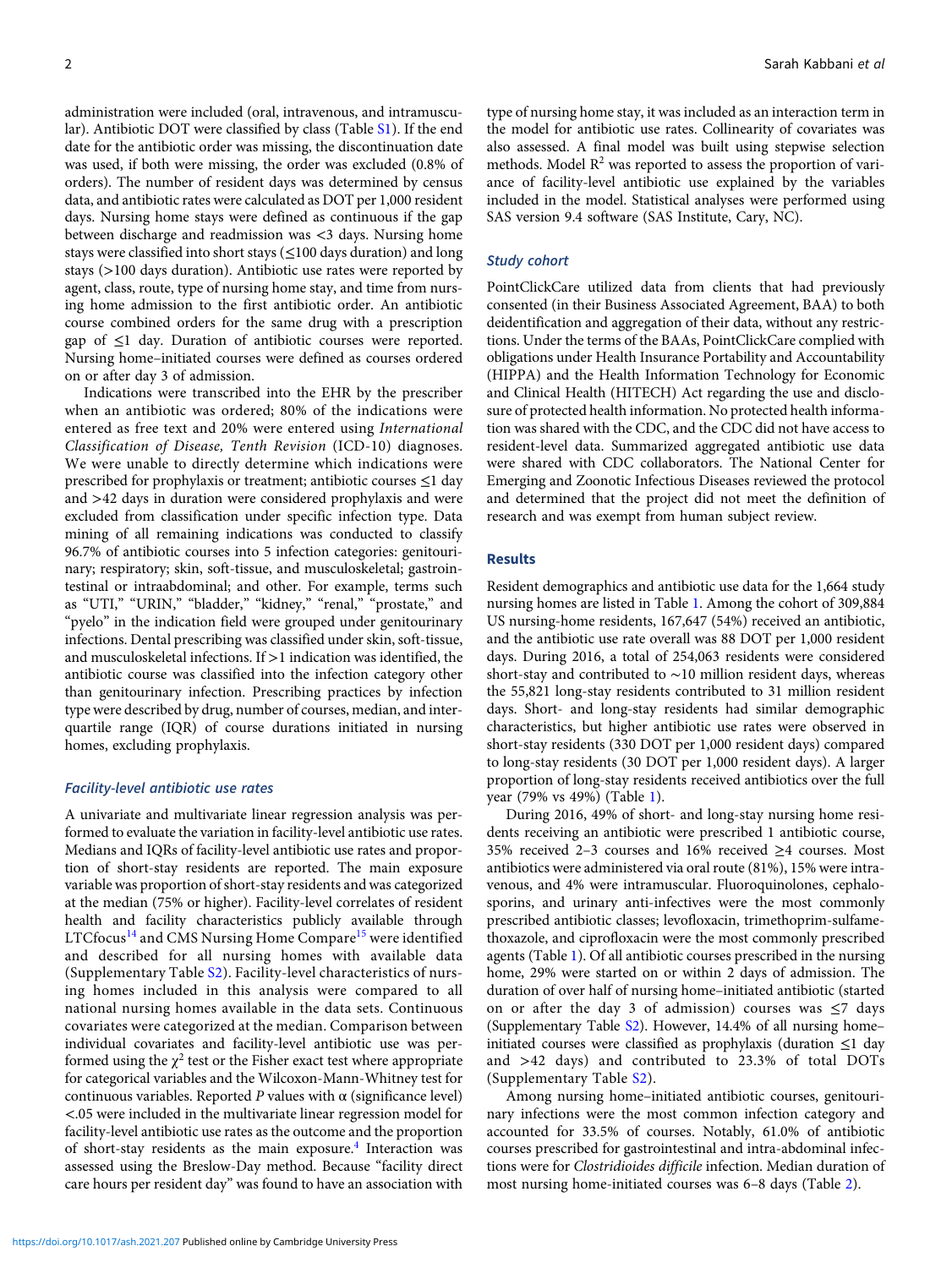#### <span id="page-2-0"></span>Table 1. Resident Demographics and Characteristics of Antibiotic Use in 1,664 Nursing Homes in 2016

|                                            | Total<br>$(Residents = 309,884)$<br>$(Resident Days = 41,589,528)$ |                   | Short-Stay<br><b>Nursing Home Stay</b><br>$\leq$ 100 Days<br>$(Residents = 254,063)$<br>(Resident Days =<br>10,227,757) |                | Long-Stay<br><b>Nursing Home Stay</b><br>$>100$ Days<br>$(Residents = 55,821)$<br>(Resident Days =<br>31,361,781) |                  |
|--------------------------------------------|--------------------------------------------------------------------|-------------------|-------------------------------------------------------------------------------------------------------------------------|----------------|-------------------------------------------------------------------------------------------------------------------|------------------|
|                                            |                                                                    |                   |                                                                                                                         |                |                                                                                                                   |                  |
| Variable                                   | No. or Median                                                      | $\%$ <sup>a</sup> | No. <sup>a</sup>                                                                                                        | $%^a$          | No. <sup>a</sup>                                                                                                  | $%$ <sup>a</sup> |
| Resident demographic characteristics       |                                                                    |                   |                                                                                                                         |                |                                                                                                                   |                  |
| Age, median y and IQR                      | 77                                                                 | $67 - 86$         | 77                                                                                                                      | 67-85          | 77                                                                                                                | 68-87            |
| Sex, female                                | 179,550                                                            | 58                | 145,854                                                                                                                 | 57             | 33,696                                                                                                            | 60               |
| Antibiotic use                             |                                                                    |                   |                                                                                                                         |                |                                                                                                                   |                  |
| Unique residents receiving an antibiotic   | 167,647                                                            | 54                | 123,805                                                                                                                 | 49             | 43,842                                                                                                            | 79               |
| Total antibiotic DOT                       | 504,268                                                            | <b>NA</b>         | 256,338                                                                                                                 | <b>NA</b>      | 247,930                                                                                                           | <b>NA</b>        |
| Antibiotic DOT per 1,000 resident days     | 88                                                                 | <b>NA</b>         | 330                                                                                                                     | <b>NA</b>      | 30                                                                                                                | <b>NA</b>        |
| Antibiotic days of therapy by route        |                                                                    |                   |                                                                                                                         |                |                                                                                                                   |                  |
| Oral                                       | 408,161                                                            | 81                | 195,166                                                                                                                 | 76             | 212,995                                                                                                           | 86               |
| Intravenous                                | 74,876                                                             | 15                | 54,408                                                                                                                  | 21             | 20,468                                                                                                            | 8                |
| Intramuscular                              | 21,231                                                             | $\overline{4}$    | 6,764                                                                                                                   | 3              | 14,467                                                                                                            | 6                |
| Antibiotic days of therapy by class        |                                                                    |                   |                                                                                                                         |                |                                                                                                                   |                  |
| Fluoroquinolones                           | 1,041,883                                                          | 18                | 537,642                                                                                                                 | 18             | 504,241                                                                                                           | 18               |
| Cephalosporins                             | 1,023,666                                                          | 18                | 544,644                                                                                                                 | 18             | 479,022                                                                                                           | 18               |
| Other                                      | 636,889                                                            | 11                | 426,163                                                                                                                 | 14             | 210,726                                                                                                           | 8                |
| Urinary anti-infectives                    | 524,887                                                            | 9                 | 177,240                                                                                                                 | 6              | 347,647                                                                                                           | 12               |
| Sulfa drugs                                | 512,297                                                            | 9                 | 217,955                                                                                                                 | $\overline{7}$ | 294,342                                                                                                           | 10               |
| Extended activity $\beta$ lactams          | 487,812                                                            | 8                 | 290,731                                                                                                                 | 10             | 197,081                                                                                                           | $\overline{7}$   |
| Tetracyclines                              | 477,305                                                            | 8                 | 227,648                                                                                                                 | 8              | 249,657                                                                                                           | 9                |
| Glycopeptides                              | 384,872                                                            | $\overline{7}$    | 288,788                                                                                                                 | 10             | 96,084                                                                                                            | 3                |
| Penicillins                                | 327,895                                                            | 6                 | 121,369                                                                                                                 | $\overline{4}$ | 206,526                                                                                                           | $\sqrt{7}$       |
| <b>Macrolides</b>                          | 245,842                                                            | 4                 | 101,577                                                                                                                 | $\overline{3}$ | 144,265                                                                                                           | 5                |
| Lincosamides                               | 141,584                                                            | $\overline{2}$    | 63,203                                                                                                                  | $\overline{2}$ | 78,381                                                                                                            | 3                |
| Antibiotic days of therapy by drug (top 5) |                                                                    |                   |                                                                                                                         |                |                                                                                                                   |                  |
| Levofloxacin                               | 556,469                                                            | 10                | 295,473                                                                                                                 | 10             | 260,996                                                                                                           | 9                |
| Trimethoprim-sulfamethoxazole              | 511,230                                                            | 9                 | 217,188                                                                                                                 | $\overline{7}$ | 294,042                                                                                                           | 10               |
| Ciprofloxacin                              | 464,508                                                            | 8                 | 231,080                                                                                                                 | 8              | 233,428                                                                                                           | 8                |
| Cephalexin                                 | 449,720                                                            | 8                 | 200,030                                                                                                                 | $\overline{7}$ | 249,690                                                                                                           | 9                |
| Doxycycline                                | 399,136                                                            | $\overline{7}$    | 189,967                                                                                                                 | 6              | 209,169                                                                                                           | $\overline{7}$   |

Note. IQR, interquartile range; DOT, days of therapy; NA, not available.

<sup>a</sup>Unless otherwise specified as median and IQR.

The median facility-level antibiotic use rate was 81 DOT per 1,000 resident days (IQR, 43–140). The median proportion of short-stay residents at a facility was 75% (IQR, 62%–86%). The median antibiotic prescribing rate in facilities with a proportion of short-stay residents ≥75% was 90 DOT per 1,000 resident days compared to 38 DOT per 1,000 resident days in facilities where the proportion of short-stay residents was <75%. Aggregated residentand facility-level covariates significantly associated with facilitylevel antibiotic use are shown in Table [S3.](https://doi.org/10.1017/ash.2021.207) In a multivariate linear regression model, higher antibiotic use rate correlated positively with the following facility-level characteristics: proportion of

# short-stay residents ≥75%, for-profit ownership, higher proportion of residents with low cognitive performance scale ≥50%, facility proportion of long-stay residents with pressure ulcers ≥5% and having at least 1 resident on a ventilator. The model  $R^2$  was 0.24 (Table [3](#page-4-0)).

### **Discussion**

Antibiotic orders captured in EHR were used to describe antibiotic use in nursing homes at the facility and national levels. Median facility-level antibiotic use rates varied considerably and were only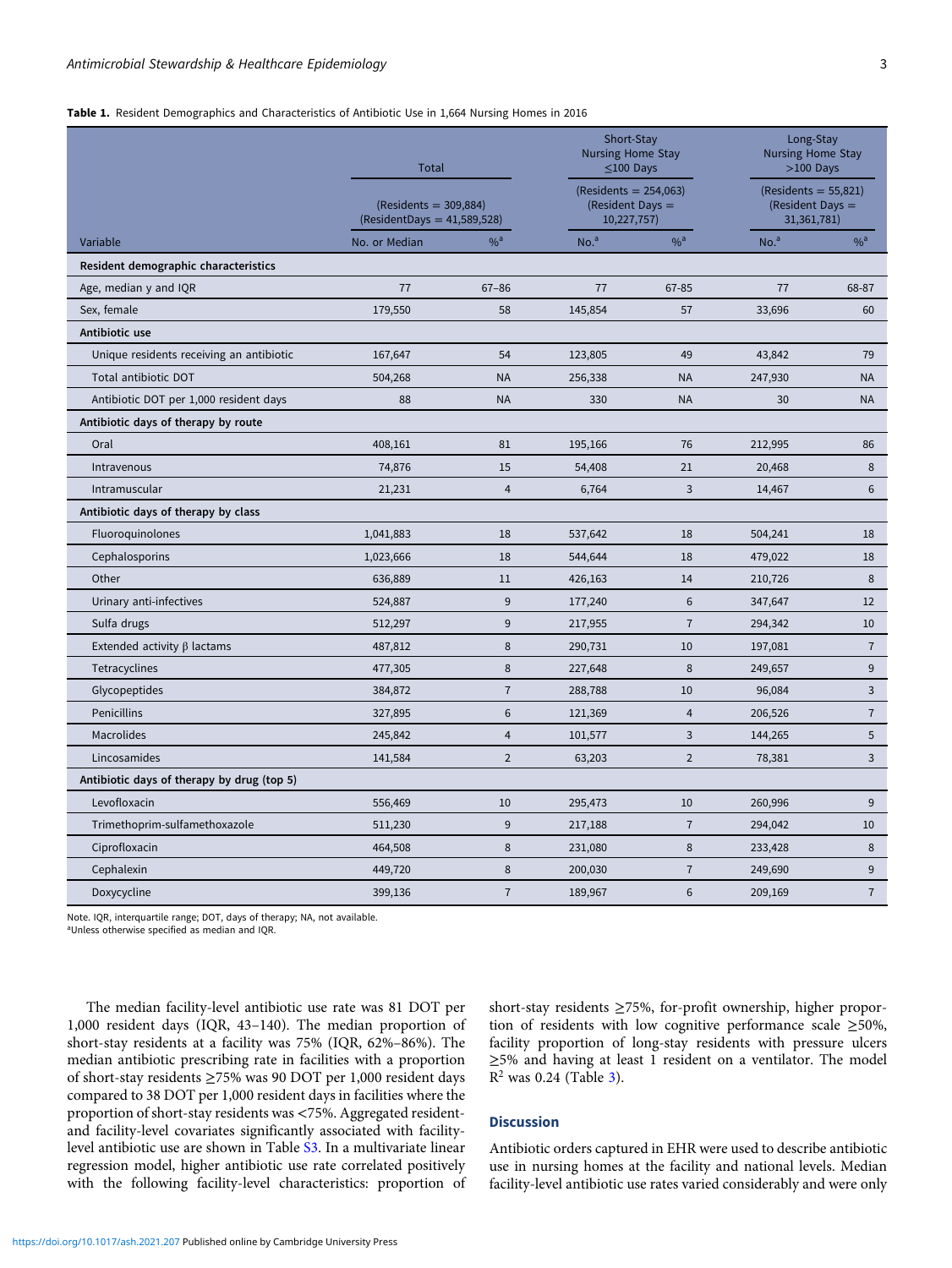<span id="page-3-0"></span>Table 2. Duration of Nursing-Home Initiated<sup>a</sup> Antibiotic Courses<sup>b</sup> for Top Five Antibiotics by Infection Type<sup>c</sup> in 1,664 Nursing Homes in 2016

|                                                   | No.     |                |                | <b>Course Duration (Days)</b> |  |
|---------------------------------------------------|---------|----------------|----------------|-------------------------------|--|
|                                                   |         | %              | Median         | <b>IQR</b>                    |  |
| Total                                             | 436,619 | <b>NA</b>      | $\overline{7}$ | $5 - 10$                      |  |
| <b>Genitourinary infections</b>                   |         |                |                |                               |  |
| Total                                             | 146,239 | <b>NA</b>      | $\overline{7}$ | $5 - 8$                       |  |
| Ciprofloxacin                                     | 32,042  | 22             | $\overline{7}$ | $4 - 8$                       |  |
| Nitrofurantoin                                    | 22,995  | 16             | 8              | $6 - 9$                       |  |
| Trimethoprim-sulfamethoxazole                     | 18,492  | 13             | $\overline{7}$ | $5 - 8$                       |  |
| Levofloxacin                                      | 12,736  | 9              | 6              | $4 - 7$                       |  |
| Cephalexin                                        | 12,351  | 8              | $\overline{7}$ | $5 - 8$                       |  |
| <b>Respiratory infections</b>                     |         |                |                |                               |  |
| Total                                             | 100,165 | <b>NA</b>      | $\overline{7}$ | $4 - 8$                       |  |
| Levofloxacin                                      | 32,966  | 33             | $\overline{7}$ | $5 - 8$                       |  |
| Azithromycin                                      | 17,879  | 17             | 5              | $4 - 5$                       |  |
| Amoxicillin-Clavulanic Acid                       | 9,768   | 10             | 8              | $5 - 10$                      |  |
| Doxycycline                                       | 7,359   | $\overline{7}$ | 8              | $6 - 10$                      |  |
| Ceftriaxone                                       | 4,472   | 4              | 5              | $3 - 7$                       |  |
| Skin, soft-tissue, and musculoskeletal infections |         |                |                |                               |  |
| Total                                             | 81,488  | <b>NA</b>      | 8              | $6 - 11$                      |  |
| Cephalexin                                        | 17,476  | 21             | 8              | $6 - 11$                      |  |
| Doxycycline                                       | 9,918   | 12             | 9              | $7 - 11$                      |  |
| Trimethoprim-sulfamethoxazole                     | 9,186   | 11             | 8              | $7 - 11$                      |  |
| Vancomycin (IV)                                   | 6,005   | $\overline{7}$ | $\overline{7}$ | $4 - 13$                      |  |
| Clindamycin                                       | 5,960   | $\overline{7}$ | 8              | $6 - 11$                      |  |
| Gastrointestinal and intraabdominal infections    |         |                |                |                               |  |
| Total                                             | 26,105  | <b>NA</b>      | 9              | $6 - 13$                      |  |
| Metronidazole                                     | 10,539  | 40             | 9              | $6 - 12$                      |  |
| Vancomycin (oral)                                 | 8,428   | 32             | 10             | $6 - 14$                      |  |
| Rifaximin                                         | 1,612   | 6              | 13             | $7 - 22$                      |  |
| Ciprofloxacin                                     | 1,178   | 6              | $\overline{7}$ | $7 - 10$                      |  |
| Levofloxacin                                      | 683     | 3              | $\overline{7}$ | $5 - 8$                       |  |

Note. IQR, interquartile range; IV, intravenous.

<sup>a</sup>Nursing home-initiated courses, first antibiotic order start date ≥3 days after nursing home admission.

 $b$ Antibiotic course, all orders for the same drug with  $\leq 1$  day gap.

 $c$ Prophylaxis, defined as courses  $\leq$  1 day or >42 days, excluded.

partially explained by facility and facility-level resident characteristics, highlighting potential opportunities for targeted improvement of prescribing practices.

More than half of all nursing-home residents were prescribed an antibiotic, as reported previously.<sup>[5,16](#page-5-0)</sup> Although antibiotic use rates were higher in short-stay residents,<sup>[4](#page-5-0)</sup> a larger cumulative proportion of long-stay residents receive antibiotics over time. Almost one-third of antibiotic prescriptions were prescribed on admission, highlighting the opportunities for discharge stewardship. A recent analysis reported that 23% of patients discharged from hospital to long-term care facilities were discharged on antibiotics, and antibiotic use was significantly associated with a 30-day emergency department visit and C. difficile infection within 60 days.<sup>[17](#page-5-0)</sup>

Urinary and respiratory tract infections are the most common indications for antibiotic use in nursing homes, as shown previously,  $^{18}$  $^{18}$  $^{18}$  and fluoroquinolones are commonly prescribed.<sup>[5,19](#page-5-0)</sup> A high frequency of asymptomatic bacteriuria in combination with inappropriate culturing practices in nursing homes has been associated with antibiotic overprescribing.<sup>[20](#page-5-0),[21](#page-5-0)</sup> Overuse of antibiotics has been reported for nursing home residents with respiratory symptoms.[22,23](#page-5-0) Increasing awareness of adverse events associated with antibiotic use, review of medications in nursing home emergency kits, and implementation of antibiotic prescribing protocols and decision support tools can help optimize the treatment of infec-tions in nursing home settings.<sup>[16](#page-5-0),[24](#page-5-0)</sup> After excluding courses classified as prophylaxis, the duration of almost half (48%) of all nursing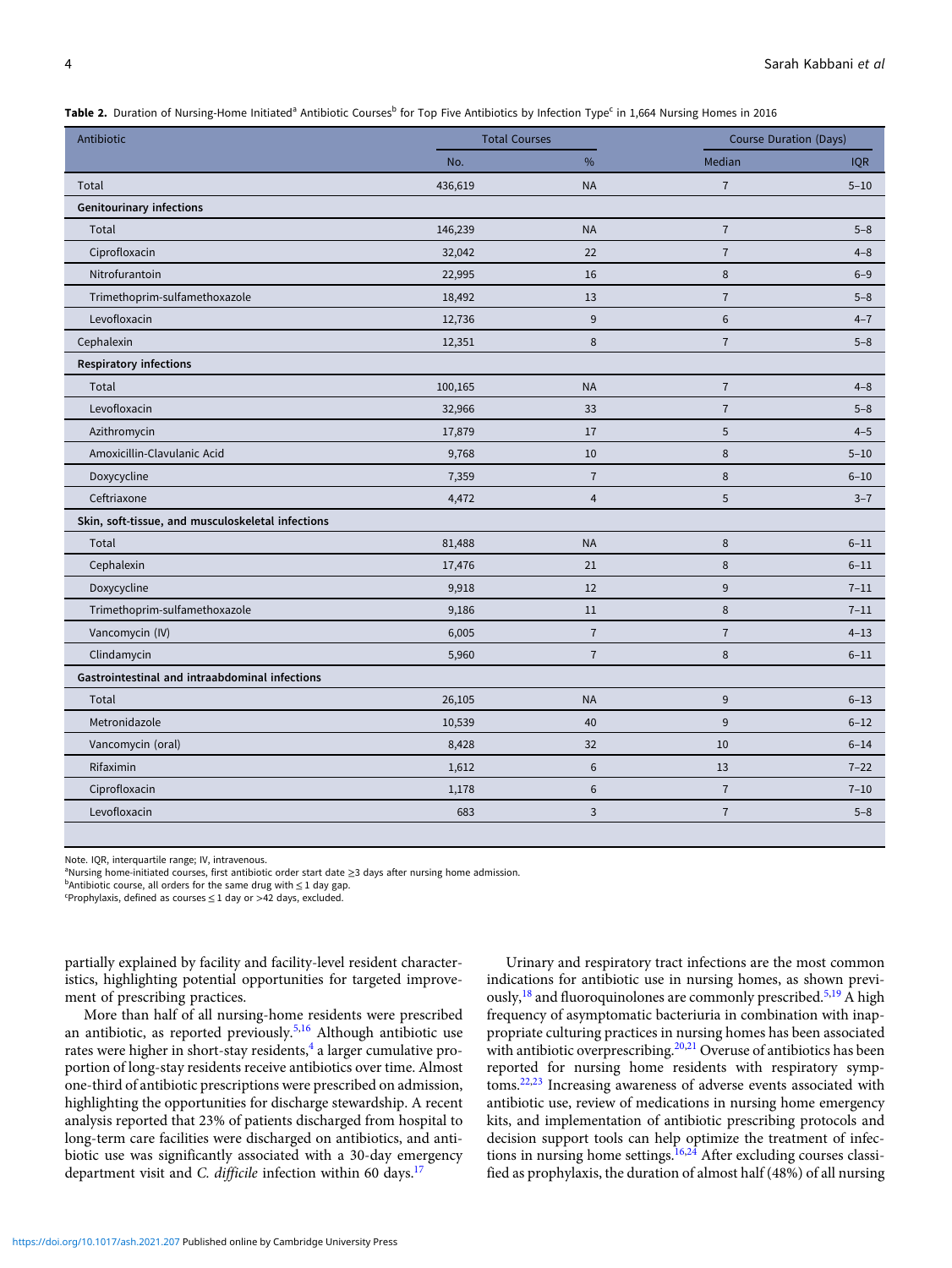<span id="page-4-0"></span>Table 3. Facility and Resident Characteristics Associated with Facility-Level Antibiotic Use in 1,664 Nursing Homes in 2016

|                                                                                  | Univariate Analysis |           | Multivariate Regression (Model $R^2 = 0.24$ ) |            |               |
|----------------------------------------------------------------------------------|---------------------|-----------|-----------------------------------------------|------------|---------------|
| Variables                                                                        | Coefficient         | $P$ Value | Coefficient                                   | $P$ Value  | Partial $R^2$ |
| Facility proportion of short-stay residents $\geq 75\%$                          | 72.8                | < .0001   | 42.2                                          | $< .0001*$ | 0.117         |
| <b>Facility location</b>                                                         |                     |           |                                               |            |               |
| Rural <sup>1</sup>                                                               | 52.7                |           |                                               |            |               |
| Large rural                                                                      | 16.4                | .023      | $-4.9$                                        | .386       | 0.004         |
| Suburban                                                                         | 28.0                | .003      | $-3.7$                                        | .613       | 0.005         |
| Urban                                                                            | 49.1                | < .0001   | 7.6                                           | .117       | 0.044         |
| Facility for profit ownership                                                    | 22.5                | < .0001   | 10.0                                          | $.0121*$   | 0.003         |
| Facility no. of beds                                                             |                     |           |                                               |            |               |
| $50$                                                                             | 7.8                 | .236      | 7.5                                           | .188       | 0.000         |
| $50 - 99$ <sup>a</sup>                                                           | 76.3                |           |                                               |            |               |
| $100 - 199$                                                                      | 21.0                | < .0001   | 5.9                                           | .110       | 0.001         |
| >199                                                                             | 16.9                | .043      | 6.4                                           | .370       | 0.001         |
| Facility part of multifacility organization                                      | 8.7                 | .035      | 6.6                                           | .056       | 0.001         |
| Facility average resident age $< 80$ y                                           | 12.7                | .001      | 1.7                                           | .644       | 0.000         |
| Facility nursing case mix index $\geq$ 1.3                                       | 21.3                | < .0001   | $-1.8$                                        | .646       | 0.003         |
| Facility with average resident activity of daily living score $\geq$ 16          | 13.2                | .002      | $-6.1$                                        | .131       | 0.001         |
| Facility proportion of residents with low cognitive performance scale $\geq$ 50% | 26.2                | < .0001   | 8.9                                           | $.010*$    | 0.028         |
| Facility with at least 1 resident on a ventilator                                | 73.8                | < .0001   | 53.8                                          | $< .0001*$ | 0.009         |
| Facility proportion of long-stay residents with urinary catheters $\geq 2.5\%$   | 8.0                 | .035      | 3.9                                           | .217       | 0.001         |
| Facility proportion of long-stay residents with pressure ulcers $\geq 5\%$       | 17.7                | < .0001   | 9.9                                           | $.002*$    | 0.003         |
| Facility registered nurse staffing hours per resident day $\geq$ 0.43            | 24.8                | < .0001   | 3.3                                           | .327       | 0.008         |
| Facility direct care hours per resident day                                      | 37.9                | < .0001   | 1.9                                           | .702       | 0.011         |
| Interaction term with short stay                                                 |                     |           | 20.7                                          | $.002*$    | 0.005         |

 $*P$  value <.05.

aReference.

home-initiated courses exceeded 7 days, similar to prescribing in nursing homes in Ontario, Canada, where 45% of prescriptions exceeded 7 days.<sup>[25](#page-5-0)</sup> With a reported 0.4% increase in the risk of antibiotic-related harm with every additional day increase of antibiotic use, $26$  and increasing evidence for the effectiveness of shorter antibiotic courses,<sup>27</sup> optimizing treatment duration is critical for resident safety. Implementing standardizing antibiotic reviews when the clinical picture is clearer and more diagnostic information is available can optimize the selection and duration of antibiotic treat-ment and should be further adapted to nursing home workflows.<sup>6,[7](#page-5-0)</sup> Further evaluation of the effect of individual prescribing practices and the number of unique prescribers in a facility on the frequency of antibiotic prescribing is needed[.19,25](#page-5-0),[28](#page-5-0) Behaviorally targeted assessment and feedback interventions should be evaluated in nursing home settings[.29](#page-6-0)

Even after adjusting for facility-level characteristics, the proportion of short-stay residents was found to be associated with higher facility-level antibiotic use rates, as shown previously.<sup>[4](#page-5-0)</sup> Median antibiotic use ate in facilities where cumulative proportion of short-stay residents ≥75% was almost 2.5 times that of facilities with a lower proportion of short-stay residents. These residents are at increased risk for infections following hospital discharge and should be adjusted for when developing facility-level

benchmarks. Another notable finding is that having at least 1 ventilator bed in the facility was a strong predictor of antibiotic use. Ventilator-capable skilled-nursing facilities have been associated with increased risk of resident colonization of multidrug-resistant organisms underscoring the importance of infection control and antibiotic stewardship.<sup>[30](#page-6-0)</sup> Different measures of functional status have been evaluated in relation to development of infection and possible antibiotic use.<sup>[31](#page-6-0)</sup> In this analysis, higher measures of nursing care requirements were associated with higher rates of antibiotic use on univariate but not multivariate analysis. The case-mix index, which is used to determine reimbursement for nursing home care, has been associated with antibiotic use,<sup>[32](#page-6-0)</sup> and its role may have been minimized by the high proportion of short-stay residents in this analysis. Overall, facility-level characteristics only explained 24% of antibiotic use variability highlighting the need for additional analyses to further explore different variables and opportunities for improving antibiotic use.

This study had several limitations. Although some resident characteristics were captured at the facility level, these variables were not available at the resident-level and further evaluation of the influence of specific resident characteristics is needed. Also, prescriber-level data were not available and could not be assessed. A general description of indications was based on provider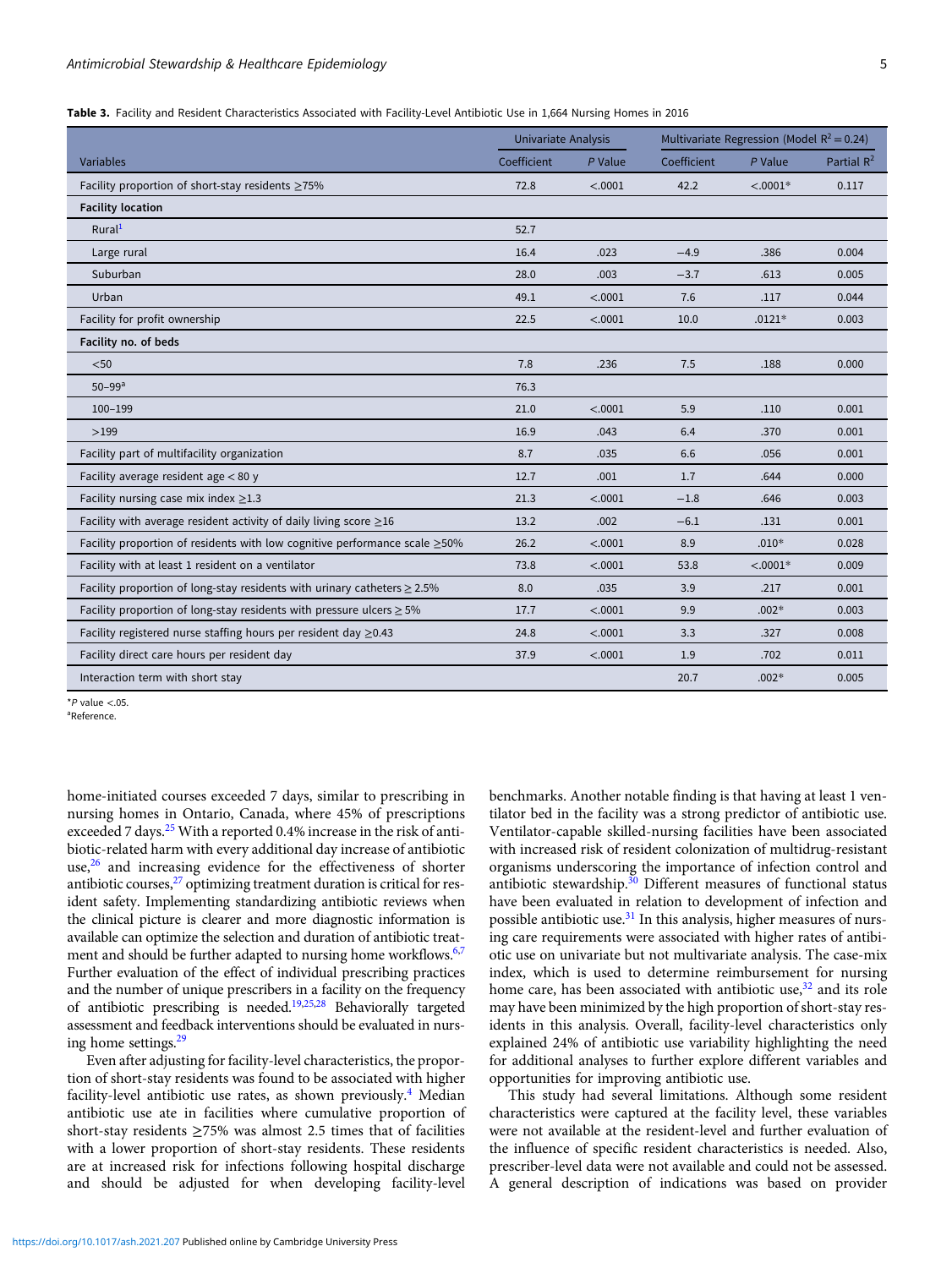<span id="page-5-0"></span>documentation and no validation was done. Misclassification of infections may limit the use of these data at a facility level without additional provider training and validation. Including general infection categories as part of EHR orders rather than free text may help identify opportunities for improvement and provide feedback for providers on their prescribing practices. Emergency room transfers or hospital admissions that were <3 days were not captured in this analysis; thus, the proportion of antibiotic courses that were initiated outside the nursing home may have been underestimated. Antibiotic orders, which may not always reflect actual administration, were described in this analysis. However, antibiotic orders may be a good proxy for prescribing behavior, especially for audit-and-feedback interventions. Although this analysis reflects data from 2016 and some prescribing practices may have changed over time, the analytic methods used in the analysis of EHR orders and identifying facility-level characteristics remain valuable and can serve as a baseline for assessing the effect of stewardship regulatory requirements. Although this analysis provides a description of a large subset of nursing homes, it may not be representative of national practices.

Tracking antibiotic prescribing in nursing homes is critical to assess opportunities for improvement, guide practice change, evaluate the impact of stewardship interventions and improve resident outcomes.6,9 Further evaluation and validation of EHR antibiotic use data and measures can support nursing homes in using these data in tracking and reporting antibiotic use. Other important potential next steps include evaluating data elements for risk adjustment of facility-level benchmarks, $31$  streamlining the generation of antibiotic use reports for individual facilities $33$  and assessing the impact of prescriber audit and feedback in this setting. $29$ 

Supplementary material. To view supplementary material for this article, please visit <https://doi.org/10.1017/ash.2021.207>

Acknowledgments. The findings and conclusions in this report are those of the authors and do not necessarily represent the official position of the Centers for Disease Control and Prevention or the US government.

Financial support. No financial support was provided relevant to this article.

Conflicts of interest. Ms Gouin is employed by Chenega Enterprise Systems and Solutions and is assigned to the US Centers for Disease Control and Prevention as part of a contract covering multiple tasks and positions. All other authors report no conflicts of interest relevant to this article.

#### References

- 1. van Buul LW, van der Steen JT, Veenhuizen RB, et al. Antibiotic use and resistance in long term care facilities. J Am Med Dir Assoc 2012;13: 568.e1–568.e13.
- 2. Nicolle LE, Bentley DW, Garibaldi R, Neuhaus EG, Smith PW. Antimicrobial use in long-term-care facilities. SHEA long-term-care committee. Infect Control Hosp Epidemiol 2000;21:537–545.
- 3. Gurwitz JH, Field TS, Judge J, et al. The incidence of adverse drug events in two large academic long-term care facilities. Am J Med 2005;118:251-258.
- 4. Thompson ND, LaPlace L, Epstein L, et al. Prevalence of antimicrobial use and opportunities to improve prescribing practices in US nursing homes. J Am Med Dir Assoc 2016. doi: [10.1016/j.jamda.2016.08.013.](https://doi.org/10.1016/j.jamda.2016.08.013)
- 5. Benoit SR, Nsa W, Richards CL, et al. Factors associated with antimicrobial use in nursing homes: a multilevel model. J Am Geriatr Soc 2008;56: 2039–2044.
- 6. Core elements of antibiotic stewardship for nursing homes. Centers for Disease Control and Prevention website. [https://www.cdc.gov/](https://www.cdc.gov/longtermcare/prevention/antibiotic-stewardship.html) [longtermcare/prevention/antibiotic-stewardship.html](https://www.cdc.gov/longtermcare/prevention/antibiotic-stewardship.html). Published January 11, 2021. Accessed August 24, 2021.
- 7. Core elements of hospital antibiotic stewardship programs. Centers for Disease Control and Prevention website. [https://www.cdc.gov/antibiotic](https://www.cdc.gov/antibiotic-use/core-elements/hospital.html)[use/core-elements/hospital.html.](https://www.cdc.gov/antibiotic-use/core-elements/hospital.html) Accessed October 23, 2020.
- 8. State Operations Manual, appendix PP: —guidance to surveyors for longterm care facilities. Centers for Medicare and Medicaid Services website. [https://www.cms.gov/Medicare/Provider-Enrollment-and-Certification/](https://www.cms.gov/Medicare/Provider-Enrollment-and-Certification/GuidanceforLawsAndRegulations/Downloads/Appendix-PP-State-Operations-Manual.pdf) [GuidanceforLawsAndRegulations/Downloads/Appendix-PP-State-Operations-](https://www.cms.gov/Medicare/Provider-Enrollment-and-Certification/GuidanceforLawsAndRegulations/Downloads/Appendix-PP-State-Operations-Manual.pdf)[Manual.pdf](https://www.cms.gov/Medicare/Provider-Enrollment-and-Certification/GuidanceforLawsAndRegulations/Downloads/Appendix-PP-State-Operations-Manual.pdf). Published January 11, 2019. Accessed October 5, 2021.
- 9. Davidson HE, Jump RLP. Challenges in tracking and reporting antibiotic use in long-term care. J Am Med Dir Assoc 2020;21:1191–1196.
- 10. Baggs J, Fridkin SK, Pollack LA, Srinivasan A, Jernigan JA. Estimating national trends in inpatient antibiotic use among US hospitals from 2006 to 2012. JAMA Intern Med 2016;176:1639–1648.
- 11. Kruse CS, Mileski M, Vijaykumar AG, Viswanathan SV, Suskandla U, Chidambaram Y. Impact of electronic health records on long-term care facilities: systematic review. JMIR Med Informat 2017;5(3):e35.
- 12. Bjarnadottir RI, Herzig CTA, Travers JL, Castle NG, Stone PW. Implementation of electronic health records in US nursing homes. Comput Informat Nurs 2017;35:417–424.
- 13. Abramson EL, McGinnis S, Moore J, Kaushal R. A statewide assessment of electronic health record adoption and health information exchange among nursing homes. Health Serv Res 2014;49:361–372.
- 14. Shaping Long Term Care in America Project at Brown University. Long Term Care Focus website. [http://www.ltcfocus.org/.](http://www.ltcfocus.org/) Accessed January 10, 2018.
- 15. Nursing Home Compare. Centers for Medicare & Medicaid Services website. [https://www.medicare.gov/nursinghomecompare/search.html.](https://www.medicare.gov/nursinghomecompare/search.html) Accessed January 9, 2020.
- 16. Crnich CJ, Jump R, Trautner B, Sloane PD, Mody L. Optimizing antibiotic stewardship in nursing homes: a narrative review and recommendations for improvement. Drugs Aging 2015;32:699–716.
- 17. Weber BR, Noble BN, Bearden DT, et al. Antibiotic prescribing upon discharge from the hospital to long-term care facilities: implications for antimicrobial stewardship requirements in post-acute settings. Infect Control Hosp Epidemiol 2018. doi: [10.1017/ice.2018.288.](https://doi.org/10.1017/ice.2018.288)
- 18. Blix HS, Bergman J, Schjøtt J. How are antibacterials used in nursing homes? Results from a point-prevalence prescription study in 44 Norwegian nursing homes. Pharmacoepidemiol Drug Safety 2010;19:1025–030.
- 19. Song S, Wilson BM, Bej T, et al. Antibiotic use among residents receiving skilled nursing care in 29 US Nursing Homes. J Am Geriatr Soc 2020. doi: [10.](https://doi.org/10.1111/jgs.16856) [1111/jgs.16856.](https://doi.org/10.1111/jgs.16856)
- 20. Sloane PD, Kistler CE, Reed D, Weber DJ, Ward K, Zimmerman S. Urine culture testing in community nursing homes: gateway to antibiotic overprescribing. Infect Control Hosp Epidemiol 2017. doi: [10.1017/ice.](https://doi.org/10.1017/ice.2016.326) [2016.326.](https://doi.org/10.1017/ice.2016.326)
- 21. Trautner BW. Asymptomatic bacteriuria: when the treatment is worse than the disease. Nature Rev Urol 2011;9:85–93.
- 22. McClester Brown M, Sloane PD, Kistler CE, et al. Evaluation and management of the nursing home resident with respiratory symptoms and an equivocal chest x-ray report. J Am Med Dir Assoc 2016;17:1164.e1–1164.e5.
- 23. Vergidis P, Hamer DH, Meydani SN, Dallal GE, Barlam TF. Patterns of antimicrobial use for respiratory tract infections in older residents of long-term care facilities. J Am Geriatr Soc 2011;59:1093–1098.
- 24. Loeb M, Bentley DW, Bradley S, et al. Development of minimum criteria for the initiation of antibiotics in residents of long-term-care facilities: results of a consensus conference. Infect Control Hosp Epidemiol 2001;22:120–124.
- 25. Daneman N, Gruneir A, Bronskill SE, et al. Prolonged antibiotic treatment in long-term care: role of the prescriber. JAMA Intern Med 2013;173: 673–682.
- 26. Daneman N, Bronskill SE, Gruneir A, et al. Variability in antibiotic use across nursing homes and the risk of antibiotic-related adverse outcomes for individual residents. JAMA Intern Med 2015;175:1331–1339.
- 27. Wald-Dickler N, Spellberg B. Short-course antibiotic therapy-replacing constantine units with "shorter is better." Clin Infect Dis 2019;69: 1476–1479.
- 28. Daneman N, Campitelli MA, Giannakeas V, et al. Influences on the start, selection and duration of treatment with antibiotics in long-term care facilities. CMAJ 2017;189:E851–E860.